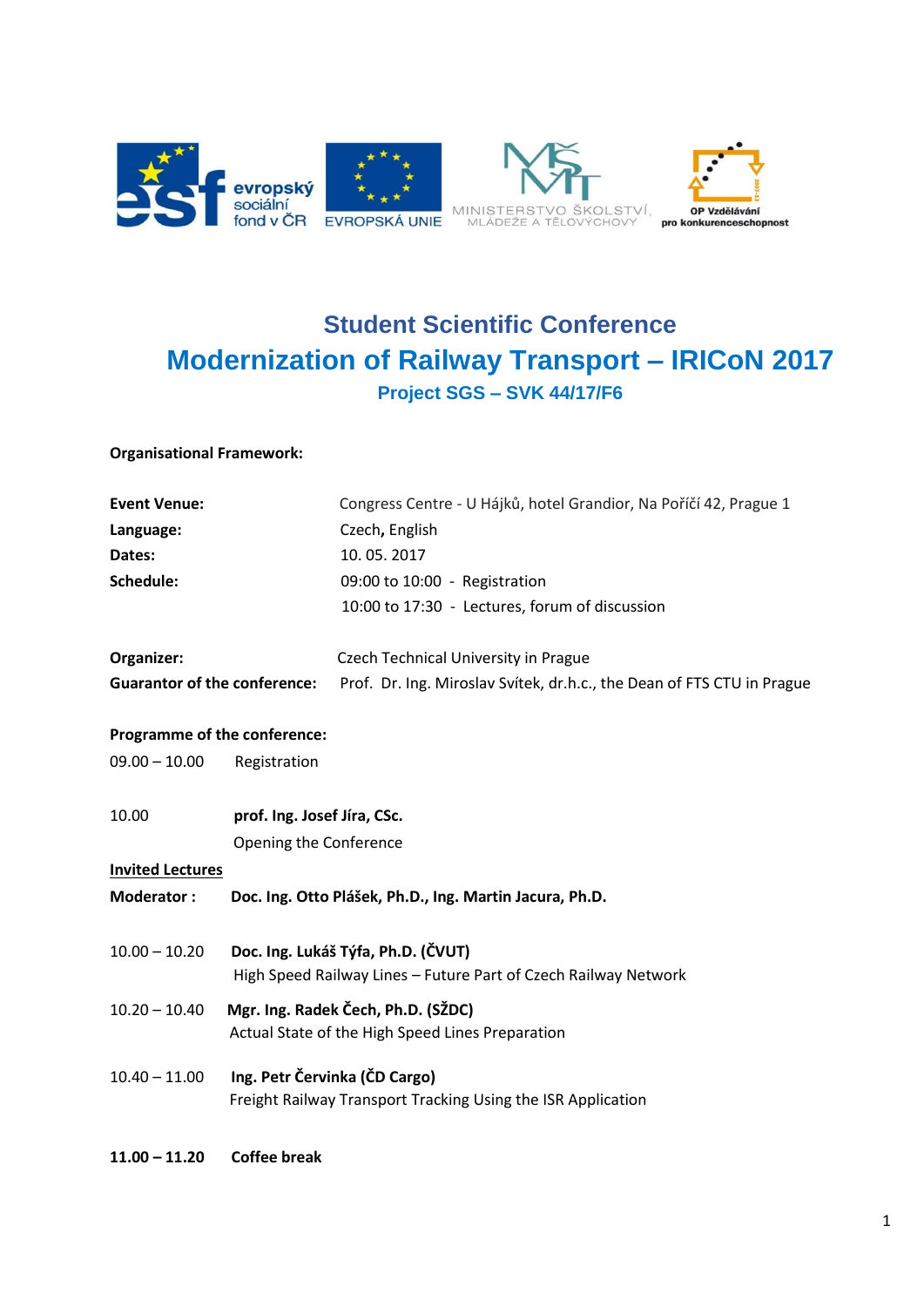| <b>Section A</b>                      |                                                                                                                                                              |  |  |
|---------------------------------------|--------------------------------------------------------------------------------------------------------------------------------------------------------------|--|--|
| Moderator:                            | Ing. Jaroslav Vašátko                                                                                                                                        |  |  |
| $11.20 - 11.35$                       | Dana Procházková, Jan Procházka, Tomáš Kertis<br>Domains of Railway Traffic in the Czech Republic, which Need the Safety Improvement                         |  |  |
| $11.35 - 11.50$                       | Martin Kobosil, Jan Novák<br>Level Crossing Safety in the Czech Republic                                                                                     |  |  |
| $11.50 - 12.05$                       | Tomáš Brandejský, Vít Fábera<br>Comparison of Language Subset and Language Extension by Safe Related Information<br>Approach to Safe System Development      |  |  |
| $12.05 - 12.20$                       | <b>Martin Leso</b><br>ITS on Railway                                                                                                                         |  |  |
| $12.20 - 12.35$                       | Václav Cempírek, Petr Novák<br>Factors Influencing the Fee for Use of the Railway Infrastructure                                                             |  |  |
| $12.35 - 12.50$                       | <b>Petr Guziur</b><br>Friction Buffer Stop Design                                                                                                            |  |  |
| $12.50 - 13.30$                       | Lunch                                                                                                                                                        |  |  |
| <b>Section B</b><br><b>Moderator:</b> | Ing. Zdeněk Kaufmann                                                                                                                                         |  |  |
| 13.30 - 13.45                         | Přemysl Šrámek, Tatiana Molková,<br>The Detailed Priority of International Freight Expresses in the Overlapping Section of RFC 7<br>and RFC 9 Kolín - Choceň |  |  |
| 13.45 - 14.00                         | Daniela Vukušičová<br>Analysis of Dynamic Effects Acting on Railway Crossing                                                                                 |  |  |
| 14.00 - 14.15                         | Jan Valehrach, Erik Dušek, Tomáš Říha<br>Cant Excess and Cant Deficiency Evaluation in Relation to Train Speed                                               |  |  |
| $14.15 - 14.30$                       | Petr Vnenk, Bohumil Culek<br>Measurement Methods of Internal Stress in Continuous Welded Rail                                                                |  |  |